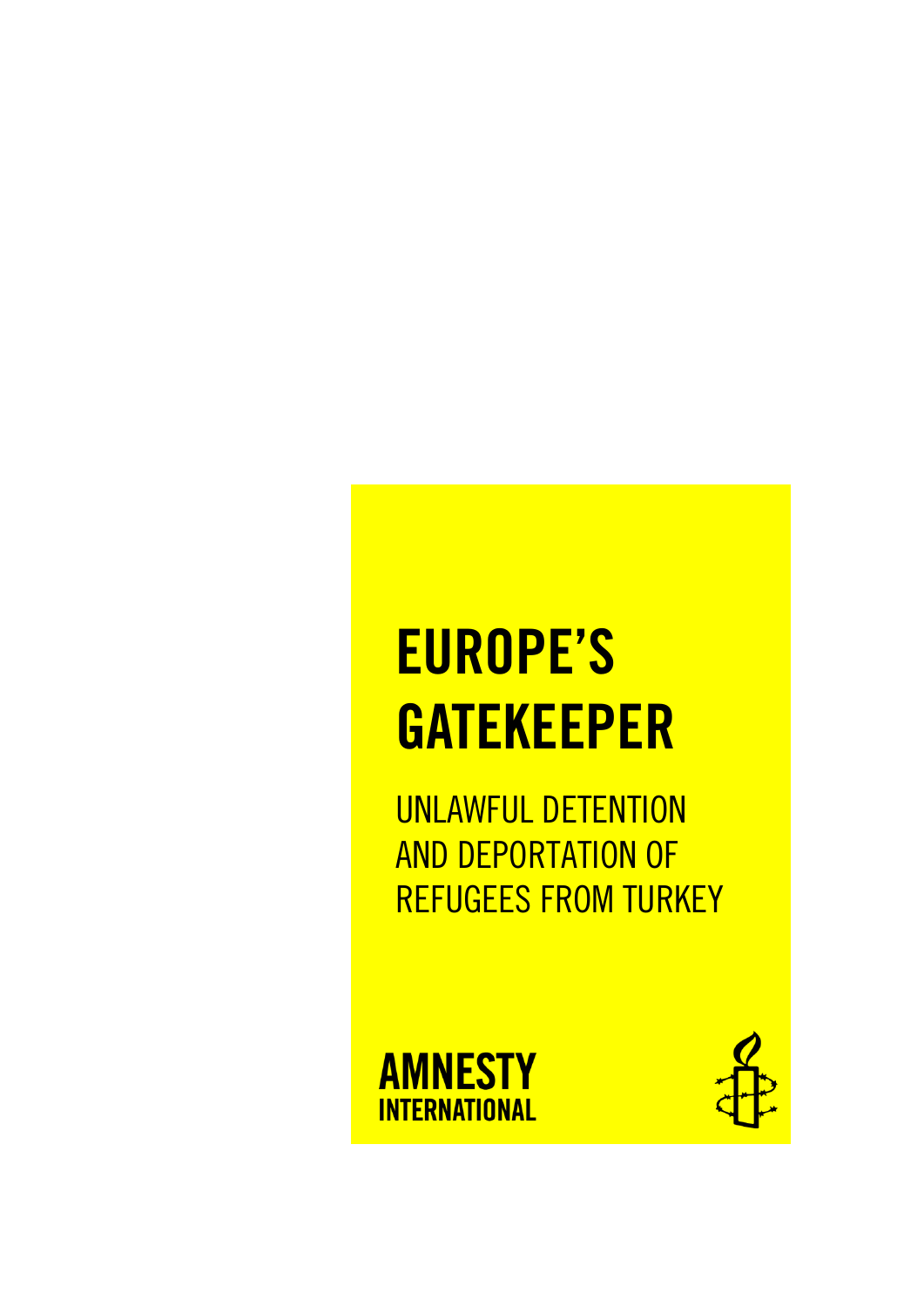## **INTRODUCTION**

On 2 September 2015, pictures that shocked the world showed the lifeless body of three year-old Alan Kurdi on a Turkish beach. He was a Syrian refugee who died after the boat in which his family had attempted to cross to the Greek island of Kos capsized. Since January, hundreds of thousands of refugees, asylum-seekers and migrants had made the same journey, arriving in Greece, while 627 are known to have died along the way. $<sup>1</sup>$  In mid-</sup> to late-2015, political pressure from the EU on Turkey to halt the irregular crossings grew and negotiations developed towards an agreement to combat irregular migration across their land and sea borders.

At the same time, in Turkey, a less visible human rights crisis began to blight the lives of refugees and asylum-seekers fleeing war and persecution in countries such as Iraq and Syria. This briefing documents the plight of hundreds of refugees and asylum-seekers apprehended near Turkey's land or sea border with the EU, who have been held in prolonged detention, denied all communication with the outside world and in some cases forcibly returned to their home countries, in violation of Turkish and international law.

This apparent policy shift is a new development. Up until September this year, the main human rights concerns facing refugees in Turkey have not included unlawful detention and deportation. Turkey hosts the largest refugee population in the world,<sup>2</sup> with over 2.2 million registered refugees from Syria<sup>3</sup> and approximately 230,000 asylum-seekers from other countries. 4 In November 2014 Amnesty International reported that despite considerable resource allocation and positive policy initiatives by the Turkish authorities, hundreds of thousands of Syrian refugees were likely to be destitute or at serious risk of destitution, with inadequate access to housing, education and healthcare. <sup>5</sup> While further initiatives in 2015 have improved access to education and healthcare in particular, the needs have also increased, with NGOs providing assistance to Syrian refugees reporting a net increase in the number of people requesting their services. The situation remains dire for many, with legal provisions to grant work permits not being

- <sup>3</sup> UNHCR, *Syria Refugee Regional Response: Turkey*, available at
- [http://data.unhcr.org/syrianrefugees/country.php?id=224.](http://data.unhcr.org/syrianrefugees/country.php?id=224)

-

- <sup>4</sup> European Commission, *Turkey: 2015 Report*, November 2015, available at
- [http://ec.europa.eu/enlargement/pdf/key\\_documents/2015/20151110\\_report\\_turkey.pdf,](http://ec.europa.eu/enlargement/pdf/key_documents/2015/20151110_report_turkey.pdf) p. 71. <sup>5</sup> Amnesty International, *Struggling to Survive: Refugees from Syria in Turkey*, 20 November 2014, EUR

<sup>1</sup> International Organization for Migration, "Mediterranean Update – Migration Flows Europe: Arrivals and Fatalities," 2 December 2015, available at

[http://missingmigrants.iom.int/sites/default/files/Mediterranean\\_Update\\_2\\_December.pdf,](http://missingmigrants.iom.int/sites/default/files/Mediterranean_Update_2_December.pdf) p. 1.

<sup>2</sup> UNHCR, *Facts and Figures about Refugees*, 2014, available at [http://www.unhcr.org.uk/about-us/key](http://www.unhcr.org.uk/about-us/key-facts-and-figures.html)[facts-and-figures.html.](http://www.unhcr.org.uk/about-us/key-facts-and-figures.html)

<sup>44/017/2014,</sup> available a[t https://www.amnesty.org/en/documents/EUR44/017/2014/en/.](https://www.amnesty.org/en/documents/EUR44/017/2014/en/)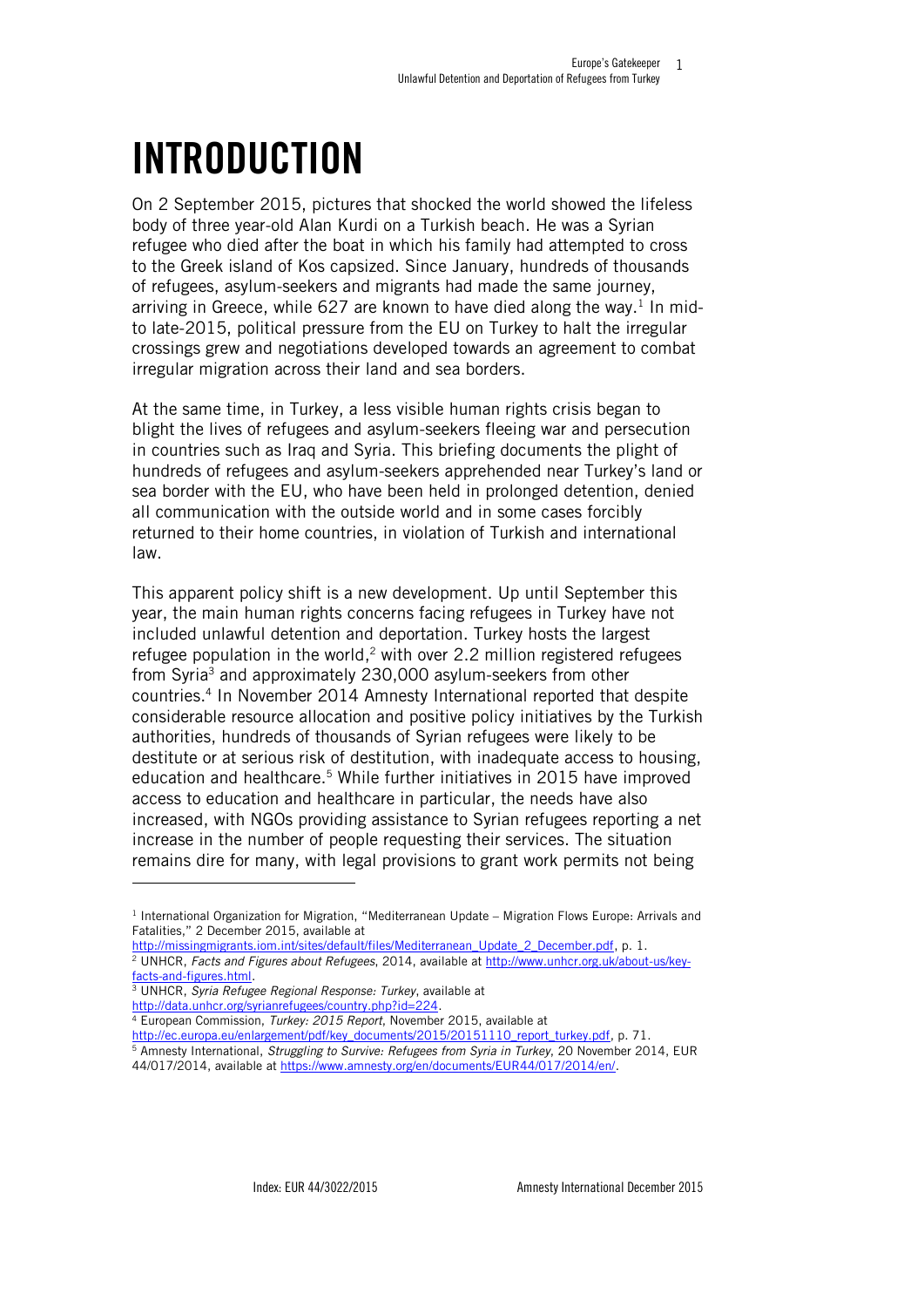2applied in practice and little or no subsistence available to the 90% of Syrian refugees who live outside government-run refugee camps. The economic situation for other groups of refugees and asylum-seekers in Turkey is similarly difficult and the *Law on Foreigners and International Protection* that entered into force in 2014 is rarely implemented in practice, with the result that very few asylum claims are actually being processed.

The dire conditions for many refugees and asylum-seekers in Turkey undoubtedly contribute to their irregular onward movement to the EU. Refugees and asylum-seekers who are unable to survive in Turkey, as well as those transiting through the country from Africa and the Middle East, are moving irregularly to the EU in increasingly large numbers.<sup>6</sup> Between 1 January and 10 December 2015, more than 792,000 people had arrived to Greece irregularly by sea;<sup>7</sup> with the arrivals in the first 10 months of the year representing 1,300% more than during the same period in 2014. In October 2015 alone, and despite dangerous sea conditions, more than 150,000 people travelled from Turkey to Greece (compared to 8,500 in October 2014). Syrian refugees made up the majority of arrivals.<sup>8</sup>

In this context, the EU-Turkey migration deal signed at a special summit on 29 November 2015 and based on the Joint Action Plan of 15 October<sup>9</sup> is fraught with danger.<sup>10</sup> On the one hand, Amnesty International has been told that the majority of the 3 billion Euro committed by the EU will go towards improving the humanitarian situation for refugees in Turkey, as outlined in the Joint Action Plan.<sup>11</sup> This is a long-overdue and much-needed acknowledgement of the EU's financial responsibility towards Syrian refugees, who are almost entirely accommodated in Turkey and other states neighbouring Syria. On the other hand, the migration deal fails to offer any credible safe and legal routes for people in need of international protection to access EU territory for the purpose of seeking asylum, the absence of which is a major driver of irregular migration. Proposed cooperation between Turkey and EU member states to police the border and prevent irregular crossings is likely to result in more people risking their lives in attempts at longer and still more dangerous sea routes. As such, this aspect of the

j

<sup>6</sup> In 2014 UNHCR resettled 8,944 refugees from Turkey, including 284 Syrians, an increase from 22 Syrian refugees who departed in 2013. See UNHCR, *Projected Global Resettlement Needs: 2016*, July 2015, available a[t http://www.unhcr.org/558019729.html,](http://www.unhcr.org/558019729.html) p. 54.

<sup>7</sup> UNHCR, "Greece Data Snapshot," 11 December 2015, available at

[http://data.unhcr.org/mediterranean/download.php?id=262.](http://data.unhcr.org/mediterranean/download.php?id=262)

<sup>8</sup> Frontex, "540 000 Migrants Arrive on Greek Islands in the First 10 Months of 2015," 10 November 2015, available a[t http://frontex.europa.eu/news/540-000-migrants-arrived-on-greek-islands-in-the-first-](http://frontex.europa.eu/news/540-000-migrants-arrived-on-greek-islands-in-the-first-10-months-of-2015-4uH4FJ)[10-months-of-2015-4uH4FJ.](http://frontex.europa.eu/news/540-000-migrants-arrived-on-greek-islands-in-the-first-10-months-of-2015-4uH4FJ)

<sup>9</sup> European Commission, *EU-Turkey Joint Action Plan*, 15 October 2015, available at [http://europa.eu/rapid/press-release\\_MEMO-15-5860\\_en.htm.](http://europa.eu/rapid/press-release_MEMO-15-5860_en.htm)

<sup>10</sup> Amnesty International, *Fear and Fences: Europe's Approach to Keep Refugees at Bay*, 17 November 2015, EUR 03/2544/2015, available at [https://www.amnesty.org/en/documents/eur03/2544/2015/en/,](https://www.amnesty.org/en/documents/eur03/2544/2015/en/) p. 53-54.

 $11$  Ankara interview with the EU Delegation to Turkey, 4 December 2015.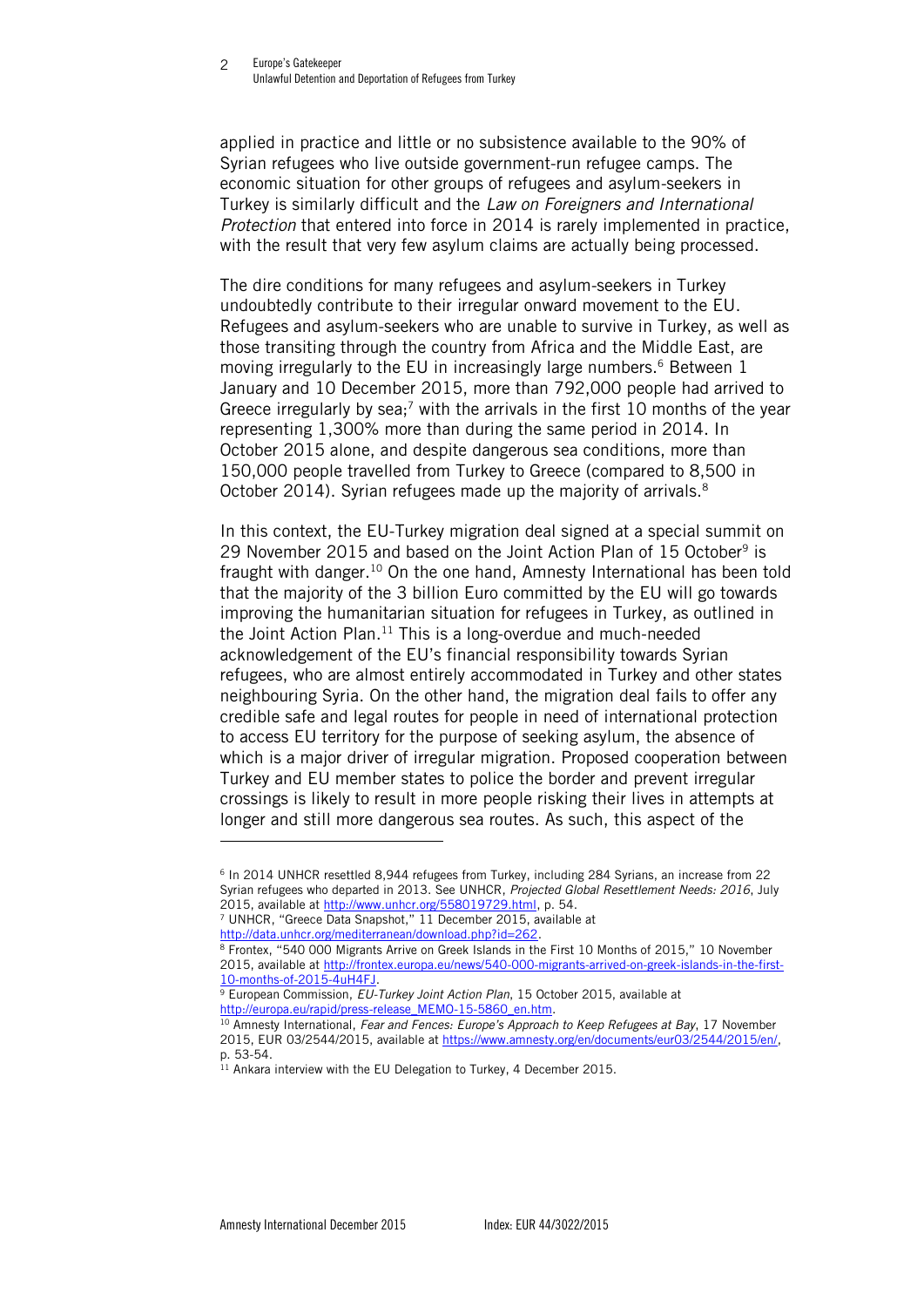migration deal is the continuation of a failed EU policy which has seen the land routes from Turkey to Bulgaria and Greece effectively closed.

This briefing examines the unlawful detention and deportation of refugees and asylum-seekers in Turkey who had attempted to cross irregularly to the EU during the period leading up to and after the signing of the migration deal. The document makes a number of recommendations to the EU and Turkey, calling for an end to these illegal practices, for past cases to be investigated, for victims to be granted full reparations and for independent oversight to monitor the migration deal's implementation and compliance with international human rights law and standards.

#### METHODOLOGY

The briefing is based on research conducted by Amnesty International in October, November and December 2015, including face-to-face and telephone interviews with more than 50 refugees and asylum-seekers who had been detained and some who had been deported from Turkey, and with their relatives.<sup>12</sup> Researchers conducted interviews in Ankara, Bursa, Gaziantep, Hatay, Istanbul, Osmaniye and Şanlıurfa. During the research Amnesty International also met with civil society organizations, the UN Refugee Agency (UNHCR), Turkey's General Directorate of Migration Management, a representative of Turkey's Prime Ministry's Office, and the EU Delegation to Turkey. Amnesty International requested access to two detention facilities from where forcible returns were reported. The Turkish authorities granted access to the Düziçi camp in Osmaniye province but not to the Erzurum Removal Centre in Erzurum province.

### **DETENTION**

-

According to consistent accounts by refugees and asylum-seekers, in September 2015 the Turkish authorities began apprehending some of those who attempted to cross irregularly to the EU, and transporting them more than a thousand kilometres by bus to isolated detention centres in the south or east of the country. According to these accounts, people's access to the outside world was cut off, with mobile phones confiscated and visits by lawyers and family members forbidden. Refugees and asylum-seekers said they were detained for between several weeks and approximately two months, and were not given any reasons for their detention. Some of those

 $12$  Amnesty International conducted 47 face-to-face interviews, including with 22 people who had been detained in the Erzurum Removal Centre or relatives of people who had been detained there, and 25 people who had been detained in the Düziçi detention centre or their relatives. Ten of the detainees were women, 33 were men and four were children.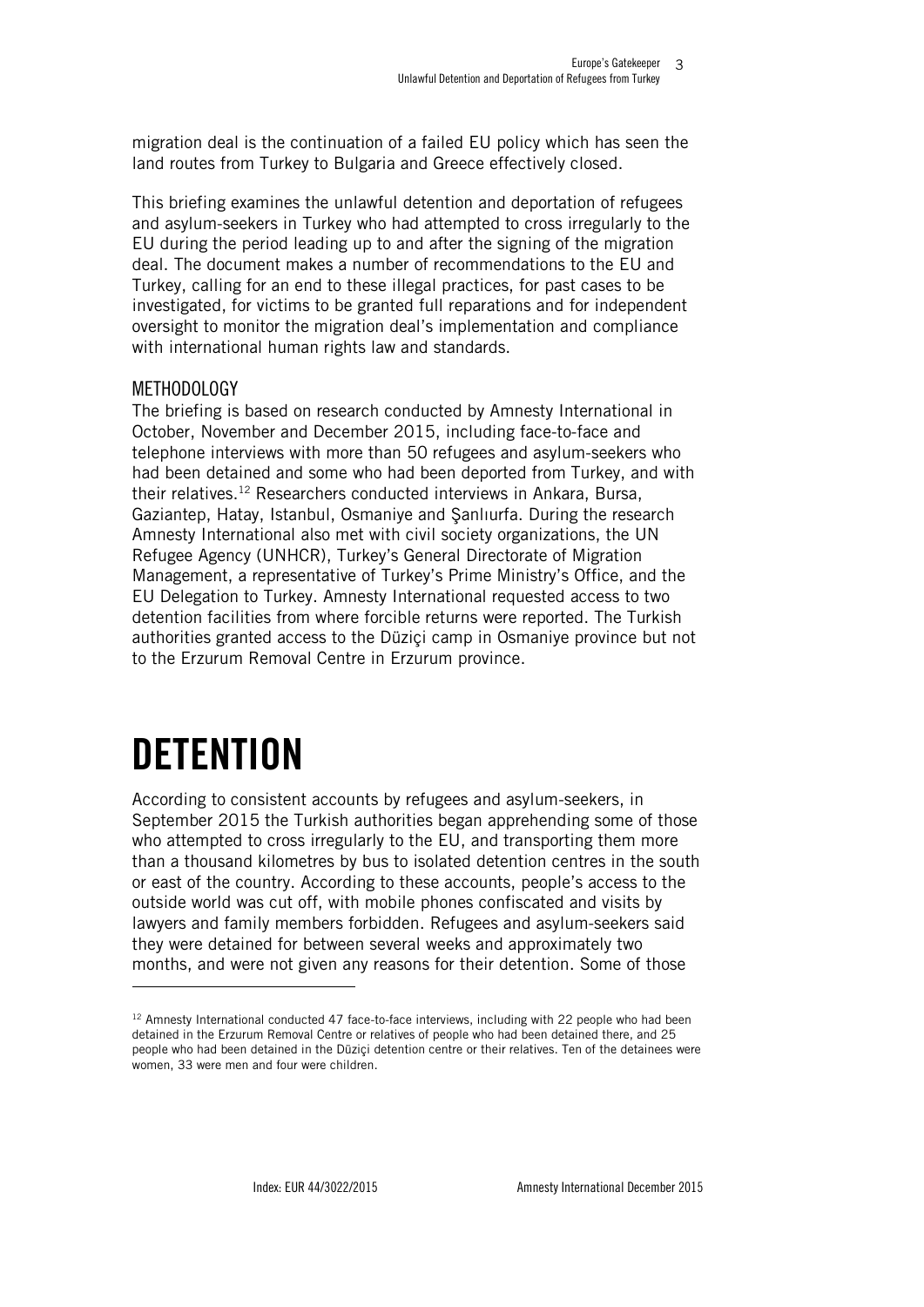4detained reported that they were physically ill-treated by officials. As discussed below, the detention described to Amnesty International by refugees and asylum-seekers violates Turkey's obligations under domestic and international law. It is not clear why some people apprehended were promptly released while others, including families with young children, were subjected to these illegal practices.

There is also evidence that the detentions (and deportations, discussed further below) documented in this report may be just the tip of the iceberg. When detainees are denied all communications with the outside world, discovering their cases is very difficult. Many of the cases documented in the briefing were discovered by chance, reported by detainees or their relatives who happened to have Amnesty International's contact information, via mobile phones concealed from the detaining authorities. On one occasion, a group of detainees managed to contact Amnesty International but then vanished. On 26 November 2015 Amnesty International received information that a group of more than 60 Kurdish asylum-seekers from Iran and Iraq were being detained and threatened with deportation. The group was split up, with a number of people being transferred to a detention facility on Kocaeli in western Turkey, according to GPS coordinates that the asylum-seekers or their family members sent to Amnesty International researchers. A text message sent to a researcher at 2:30 a.m. on 27 November reading "please help us" was the last contact received from the group. The phones were then switched off and it was impossible to ascertain whether the group continued to be detained at the site or had been released, transferred to another detention centre, or deported.

All of the detained refugees told Amnesty International that they had been apprehended in one of the western border provinces, such as Edirne or Muğla. Most of them said that they were attempting or intending to cross irregularly to the EU, including those who were part of a group of approximately 112 people who were present at a protest near Edirne and – according to accounts received by Amnesty International – detained on 24 September. Some people, however, appear to have simply been in the wrong place at the wrong time; Amnesty International received reports that two groups of Syrian detainees had been holidaying in Bodrum when they were apprehended by the authorities; one family had been eating dinner at a seaside restaurant.<sup>13</sup>

After being apprehended, refugees and asylum-seekers said they were detained locally, before being taken more than a thousand kilometres by bus to Düziçi camp in Osmaniye province or the Erzurum Removal Centre in Erzurum province. Amnesty International researchers have seen two video clips of distressed families on a bus, while uniformed police stand outside,

l

<sup>&</sup>lt;sup>13</sup> Gaziantep interview with civil society organization, 1 December 2015.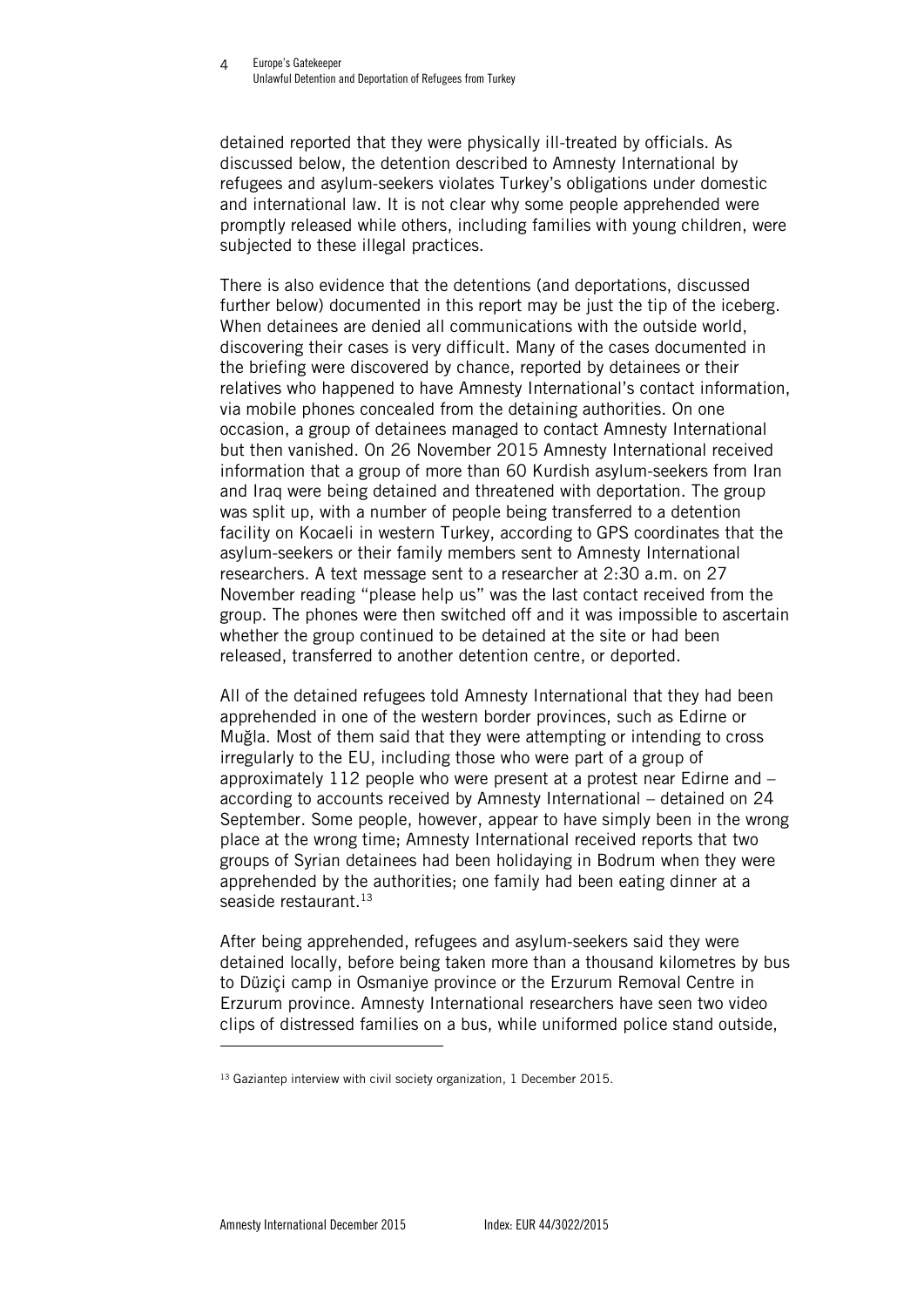purportedly during a transfer to the Düziçi camp in September 2015. A number of people speaking Arabic can be heard refusing to continue the bus journey, encouraging others to get off the bus, saying "Get off – what are they going to do to us?," while other people say "Where is the UN?" and "We want to die in the sea." $14$ 

People transferred were not informed of their destination, or they were misinformed – many reported being told they were being taken to the EU or Istanbul. Although the authorities confiscated phones, some people managed to conceal theirs and were able to share their location from the GPS device on their smart phones with family members, who later attempted to contact them. Amnesty International was forwarded the coordinates of these locations, which subsequently enabled researchers to identify the detention facilities as those in Düziçi and Erzurum. Other refugees and asylum-seekers used road signs seen while they were bussed from one detention centre to another to try to determine their location, often inaccurately. According to refugees and asylum-seekers who had been detained, it took many days for them to reach the final detention centre, as they were detained in a number of places en route and because the detention centres in southern and eastern Turkey are more than 1,000 km from where they were apprehended near the western coast.

Refugees and asylum-seekers told Amnesty International that after they arrived in Düziçi or Erzurum, they were detained for periods between several weeks and approximately two months. In both facilities, interviewees told Amnesty International that there were hundreds of other detainees from source countries for refugees, such as Afghanistan, Iran, Iraq, Sudan and Syria.

Despite the restrictions imposed on them by the detaining authorities (which are discussed further below), refugees and asylum-seekers managed to provide a wealth of supporting evidence to indicate the fact and location of their detention. For instance, a Syrian refugee showed Amnesty International pictures from inside the Düziçi camp with a phone that she said she was able to hide from the authorities. Researchers have also been shown a photo of a blue plastic tag saying "Erzurum GGM" on what appears to be a mattress; this could be an abbreviation for *Erzurum Geri Gönderme Merkezi*, which means Erzurum Removal Centre.

#### ARBITRARY DETENTION

-

The detention described by dozens of refugees and asylum-seekers to Amnesty International was arbitrary, and therefore unlawful. For detention – including immigration detention<sup>15</sup> – to not be arbitrary, it must be

<sup>&</sup>lt;sup>14</sup> Videos sent to Amnesty International by former Düziçi detainee on 23 November 2015.

<sup>15</sup> UN Human Rights Committee*, General Comment no. 35, Article 9 (Liberty and Security of Person)*,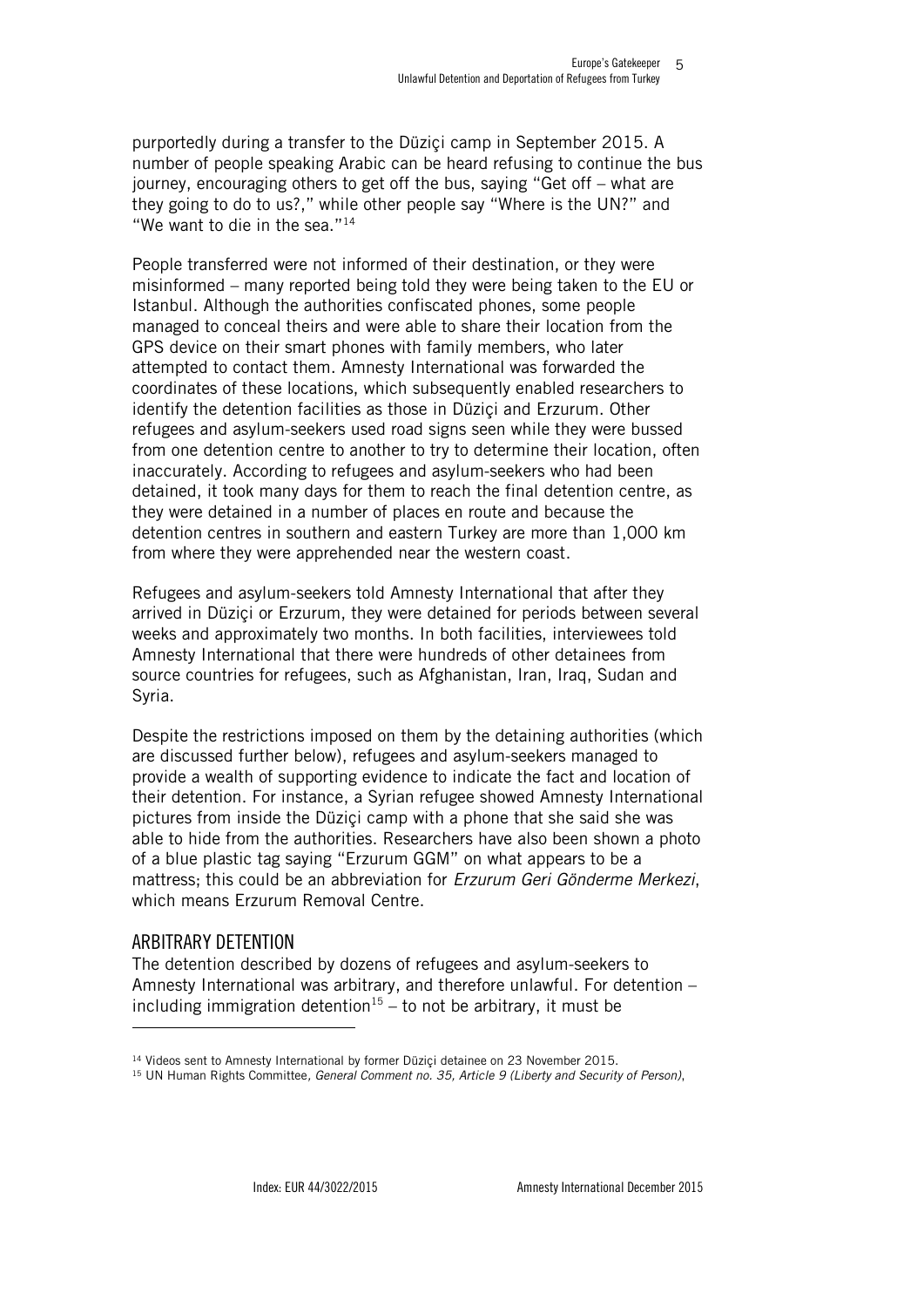prescribed by law, necessary in the specific circumstances and proportionate to the legitimate aim pursued. <sup>16</sup> Under Turkish law, non-Syrian foreign nationals may be held in administrative detention in certain circumstances, namely during the assessment of their asylum claims or pending their deportation.<sup>17</sup> However, there is no clear basis in Turkish law for the administrative detention of Syrian refugees, who are awarded Temporary Protection Status on a group basis and therefore do not make individual asylum claims that need to be assessed, and who cannot be deported to Syria because of the continuing conflict.

In any case, for detention not to be arbitrary the detainees must also be informed why they are being deprived of their liberty. <sup>18</sup> Of the dozens of asylum-seekers interviewed by Amnesty International, no one had been provided with any reasons for their detention. The Turkish authorities variously submitted to Amnesty International that refugees and asylumseekers may be held in administrative detention on grounds of "security" and because they "had committed crimes," but without providing references to law.<sup>19</sup> Of all the refugees and asylum-seekers Amnesty International interviewed, the organization could only establish the grounds of detention for one group of three people. Deportation orders they had been handed showed that the refugees from Syria had been detained pending their deportation.<sup>20</sup>

#### INCOMMUNICADO DETENTION

Refugees and asylum-seekers told Amnesty International that while being detained in Düziçi and Erzurum, they were cut off from the outside world, with all phones confiscated and visits from lawyers and family members denied. While a number of detainees were able to clandestinely contact their relatives on hidden phones, the regime in place for the refugees and asylum-seekers amounts to incommunicado detention. This violates international law as well as Turkey's *Law on Foreigners and International Protection,* which stipulates that family members and lawyers must be given access to detainees. 21

A lawyer was denied access to three refugees at Istanbul's Kumkapı Removal Centre on 2 October, and on 16 October another lawyer was denied

j

<sup>16</sup> December 2014, CCPR/C/GC/35, available a[t http://www.refworld.org/docid/553e0f984.html.](http://www.refworld.org/docid/553e0f984.html)

<sup>16</sup> *International Covenant on Civil and Political Rights*, 6 December 1966, Art. 9(1).

<sup>17</sup> *Law on Foreigners and International Protection*, Arts. 57, 68. Additionally, under international law, any custodial or non-custodial measure restricting the right to liberty of asylum-seekers and refugees must be exceptional and based on a case-by-case assessment of the personal situation of the individual concerned.

<sup>18</sup> *International Covenant on Civil and Political Rights*, 6 December 1966, Art. 9(2).

<sup>&</sup>lt;sup>19</sup> Ankara interviews with the General Directorate of Migration Management and the Prime Ministry's Office, 4 December 2015.

<sup>&</sup>lt;sup>20</sup> Deportation orders seen by Amnesty International.

<sup>21</sup> Arts. 59(1)(b), 68(8).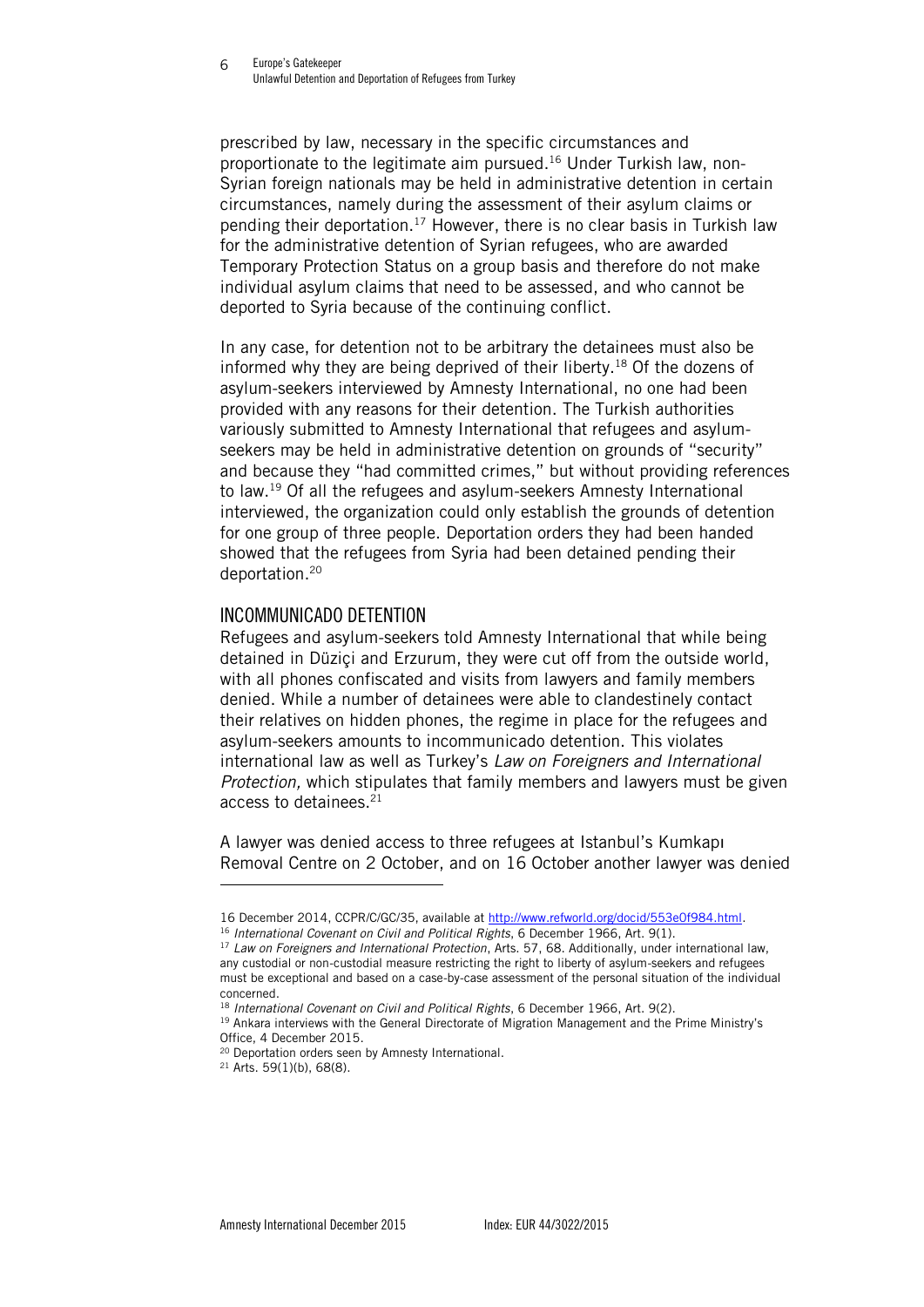access to the same men, who had been transferred to the Erzurum Removal Centre. <sup>22</sup> In other cases, refugees and asylum-seekers who asked to see a lawyer were not allowed to do so. A 43-year old man from Afrin in Syria, who had been deported in November and returned to Turkey, explained to Amnesty International that after asking to consult a lawyer he was told by Erzurum authorities that Turkish law did not allow this. <sup>23</sup> A 35-year old woman from Aleppo in Syria, who had also returned to Turkey following her deportation, said that in the Aydın Removal Centre in western Turkey she asked to call a lawyer, but the police told her that she did not have the right to do so. 24

There is only one case known to Amnesty International of access being grated to a person detained at Düziçi or Erzurum after being apprehended from the western border region. One Syrian man told Amnesty International that he was eventually permitted to meet for a few minutes with his wife who was detained in Düziçi after following the vehicle that transferred her to the facility and being denied permission to speak to her for a week. 25

Three different families independently told Amnesty International that they travelled across the country to Erzurum, where the authorities either denied that their family members were there, or refused to say whether or not they were present. A 30-year old woman from Damascus who tried to visit her brother in Erzurum Removal Centre told Amnesty International that after she and her mother refused to leave the entrance to the centre, the authorities threatened to detain them as well.<sup>26</sup> A Syrian man whose daughter informed him via the covert use of a phone that she was in Erzurum Removal Centre, took a 23-hour bus journey to see her; he said that when he arrived, the authorities told him: "We can't say she's here and we can't say she's not here." They would not allow him to give her a jacket that he had brought her because she was cold.<sup>27</sup>

#### ILL-TREATMENT IN DETENTION

-

Amnesty International collected credible evidence of three cases of illtreatment in places of detention, in addition to anecdotal reports (which could not be independently verified) suggesting more widespread abuse.

Of the three, one Syrian man, who contacted Amnesty International from the detention place he had been transferred to after Erzurum, <sup>28</sup> said he had

<sup>22</sup> Istanbul interview with male refugee, 23 November 2015; Amnesty International, *Urgent Action: Concern Grows for Detained Refugees*, EUR 44/2709/2015, 21 October 2015, available at [https://www.amnesty.org/en/documents/eur44/2709/2015/en/.](https://www.amnesty.org/en/documents/eur44/2709/2015/en/)

<sup>23</sup> Istanbul interview with male refugee, 25 November 2015.

<sup>24</sup> Hatay interview with female refugee, 2 December 2015.

 $25$  London interview by phone with husband of refugee, 13 November 2015.

<sup>26</sup> Şanlıurfa interview with female refugee, 30 November 2015.

<sup>27</sup> Hatay interview with father of refugee, 2 December 2015.

<sup>&</sup>lt;sup>28</sup> Amnesty International knows his location but is keeping this information confidential for his own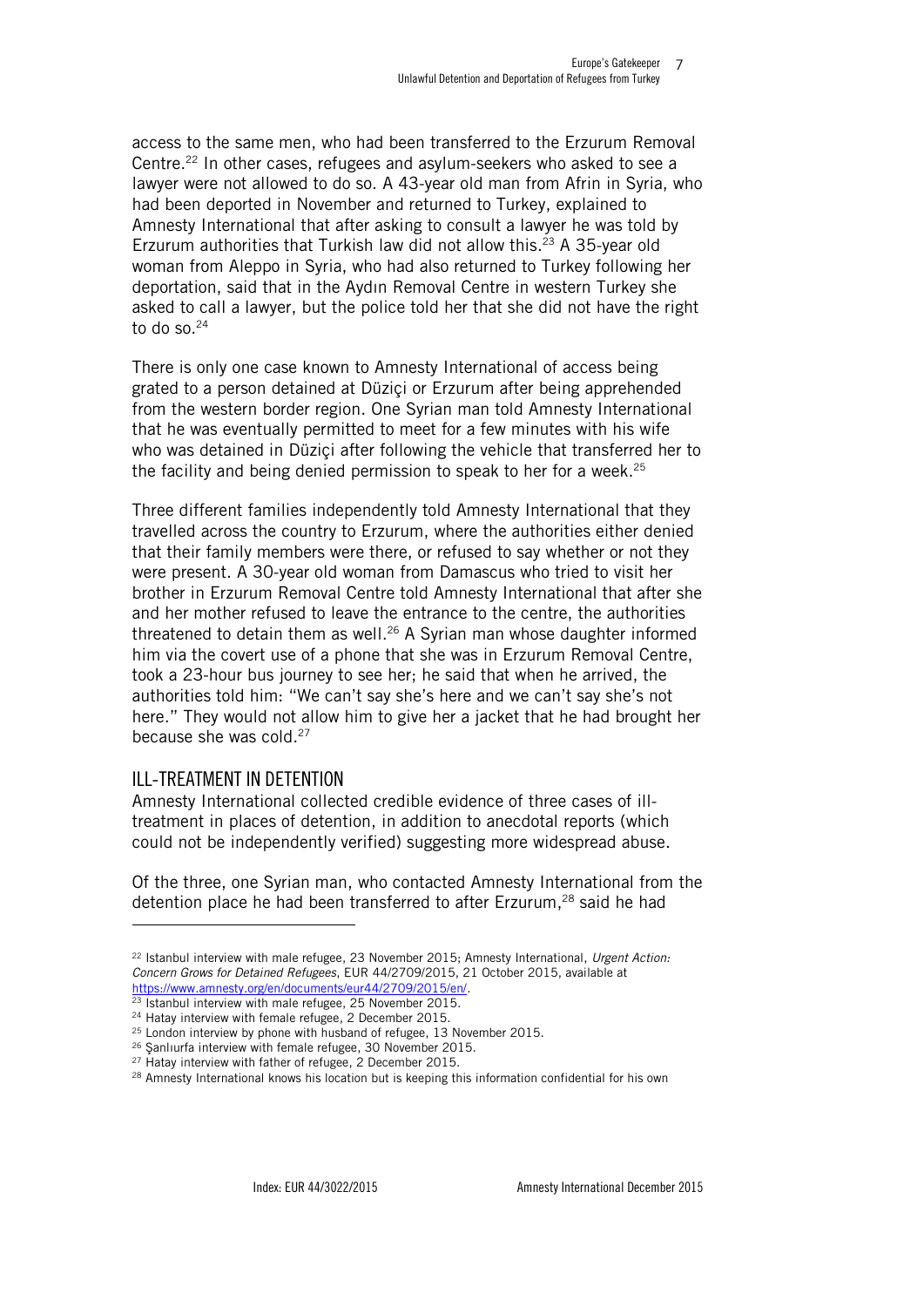been beaten by several police officers in the Edirne Removal Centre.<sup>29</sup> Another person interviewed separately said she heard him and 10 other men being beaten from another room and subsequently saw their injuries.<sup>30</sup> A 19-year old refugee said that he acted as the interpreter for the man, when his injuries were recorded upon his arrival in Erzurum Removal Centre. $31$ Amnesty International has been given a photograph of a man whose entire left leg is covered in bruises, who refugees say is the person who called Amnesty International from detention.<sup>32</sup>

A 40-year old Syrian man said that in Erzurum Removal Centre he was confined to a room alone for seven days at some point between late September and late November, with his hands and feet bound together. He told researchers: "When they put a chain over your hands and legs, you feel like a slave, like you are not a human being." Pointing to a label his friend had brought from Erzurum Removal Centre indicating the 85% funding by the EU, he said: "Under this label, we have been tortured."<sup>33</sup>

Three women – two Syrian and one Moroccan – told Amnesty International that upon arrival at the Erzurum Removal Centre, all the women were stripsearched. They said that when they initially refused to remove their clothing, the six female guards laughed at them and said: "You will stay here until you do."<sup>34</sup> A few weeks after her release, one of the women told Amnesty International that she has nightmares which prevent her from sleeping.<sup>35</sup>

#### **The use of EU funds for equipment in migration detention facilities**

Amnesty International was shown labels as well as labelled items taken from the Erzurum Removal Centre by several different groups of detainees – which say "Instrument for Pre-Accession Programme: EU Contribution 85%, National Contribution 15%." According to the detainees, these labels were affixed to a variety of objects in the centre, including beds, towels, and cupboards. The Europe Aid code on the label (135004/IH/SUP/TR) matches the code on an EU Call for Proposals for removal centres in Turkey dating back to 2013.<sup>36</sup>

j

safety.

<sup>29</sup> Istanbul interview by phone with male refugee, 30 November 2015.

<sup>30</sup> Hatay interview with female refugee, 2 December 2015.

<sup>&</sup>lt;sup>31</sup> Istanbul interview with male refugee, 25 November 2015.

<sup>&</sup>lt;sup>32</sup> Şanlıurfa interview with two male refugees, 30 November 2015.

<sup>33</sup> Istanbul interview with male refugee, 25 November 2015.

<sup>34</sup> Istanbul interview with two female refugees, 25 November 2015; Hatay interview with female refugee, 2 December 2015.

<sup>35</sup> Istanbul interview with female refugee, 10 December 2015.

<sup>&</sup>lt;sup>36</sup> See for instance European Commission, "Supply of Equipment for Establishment of Reception and Removal Centres (Phase II)," 29 August 2013, available at [https://webgate.ec.europa.eu/europeaid/online-](https://webgate.ec.europa.eu/europeaid/online-services/index.cfm?ADSSChck=1415585376922&do=publi.detPUB&AOREF=135004&userlanguage=en)

[services/index.cfm?ADSSChck=1415585376922&do=publi.detPUB&AOREF=135004&userlanguage=en](https://webgate.ec.europa.eu/europeaid/online-services/index.cfm?ADSSChck=1415585376922&do=publi.detPUB&AOREF=135004&userlanguage=en)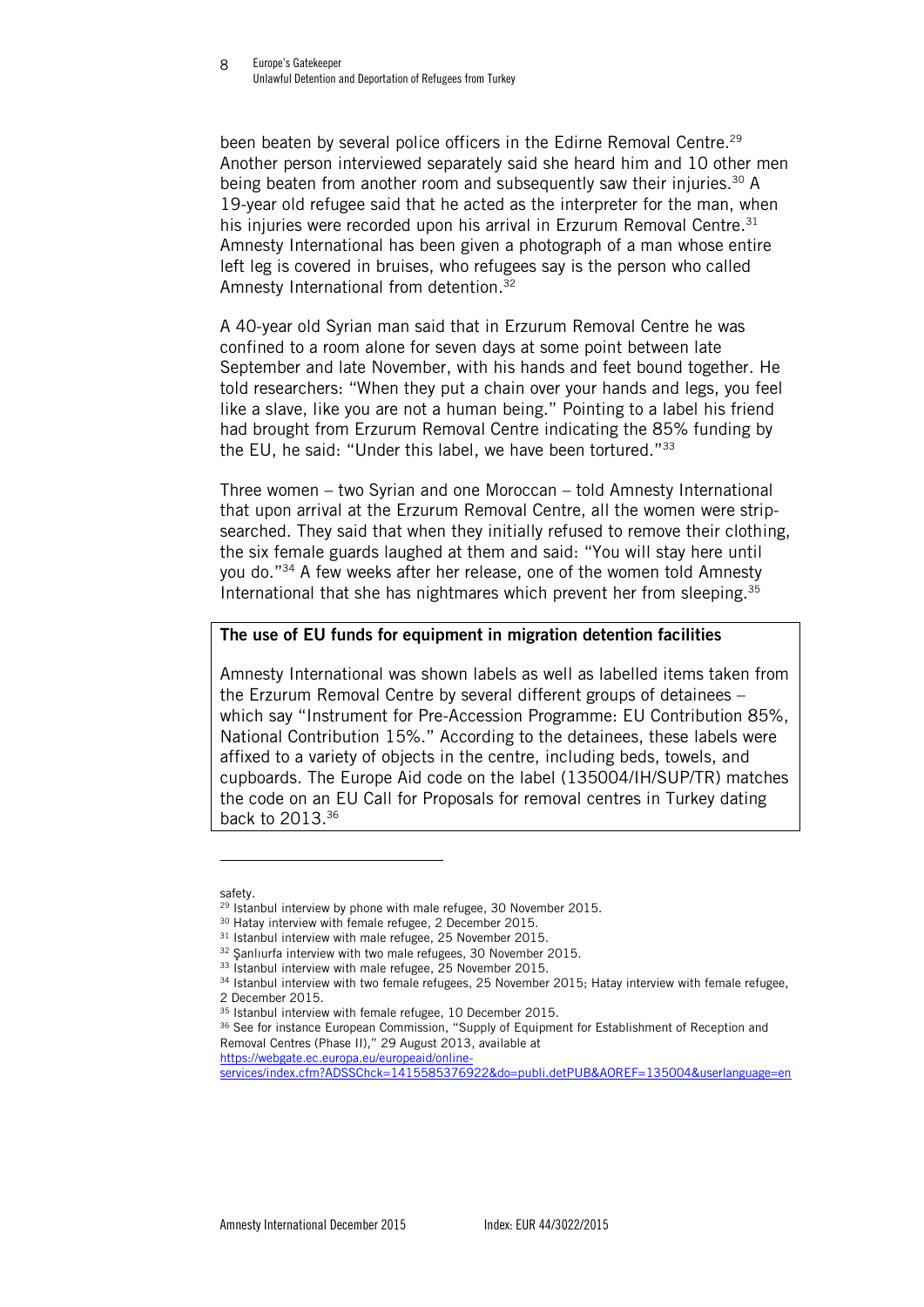The EU is currently seeking to expand its funding of Turkey's centres for refugees and migrants. The Draft Action Plan from 6 October 2015 stated that "priority will be given to the opening of the six refugee reception centres built with EU co-funding."<sup>37</sup> The final Action Plan from 15 October made no mention of these centres.<sup>38</sup> In December, however, the EU Delegation to Turkey confirmed that the EU and Turkey have agreed to open these as detention centres.<sup>39</sup>

It is imperative that it establish effective independent monitoring mechanisms of conditions and practices in such centres, to ensure their human rights compliance. Continued funding must be conditional on such compliance.

#### DETENTION AT THE DÜZIÇI FACILITY

When researchers visited Düziçi camp on 2 December 2015, official statistics indicated that 377 Syrian refugees were at the facility that day, of a total of nearly 1,500 persons held there since it opened in September 2015. The Turkish authorities do not regard Düziçi camp as a place of detention but rather an accommodation centre. They told Amnesty International that the people who were currently "accommodated" were those who were "homeless or engaged in begging." <sup>40</sup> They also acknowledged that the camp was initially used in September 2015 to accommodate refugees and asylum-seekers who had "threatened public order" by attempting irregular crossings to Greece.<sup>41</sup> However, officials confirmed that refugees and asylum-seekers were brought to the camp on the basis of a decision by the authorities, rather than of their own will, and were not permitted to leave the camp making it a *de facto* place of detention. The authorities told Amnesty International that persons held at the camp would be released if they could demonstrate that they had accommodation and the means to maintain themselves, or if they agreed to voluntarily return to Syria. Given that Syrian refugees are not provided with work permits, providing evidence of an income is virtually impossible. This makes return to Syria the only viable option for leaving the facility; as discussed further below, this would violate Turkey's obligations under domestic and international law. Officials at the facility further submitted to Amnesty International that Syrian refugees were happy to be accommodated there, but their own statistics show that 30 people had escaped ("*firar*") over the high walls and barbed wire since September 2015.<sup>42</sup> Amnesty

-

 $\mathsf{l}$ 

<sup>38</sup> European Commission, *EU-Turkey Joint Action Plan*, 15 October 2015, available at [http://europa.eu/rapid/press-release\\_MEMO-15-5860\\_en.htm.](http://europa.eu/rapid/press-release_MEMO-15-5860_en.htm)

<sup>39</sup> Ankara interview with EU Delegation to Turkey, 4 December 2015.

<sup>40</sup> Düziçi interview with facility officials, 2 December 2015.

<sup>41</sup> Düziçi interview with facility officials, 2 December 2015; Ankara interview with the Prime Ministry's Office, 4 December 2015.

<sup>42</sup> Düziçi Geçici Barınma Merkezi, "Günlük Genel Raporu," 2 December 2015.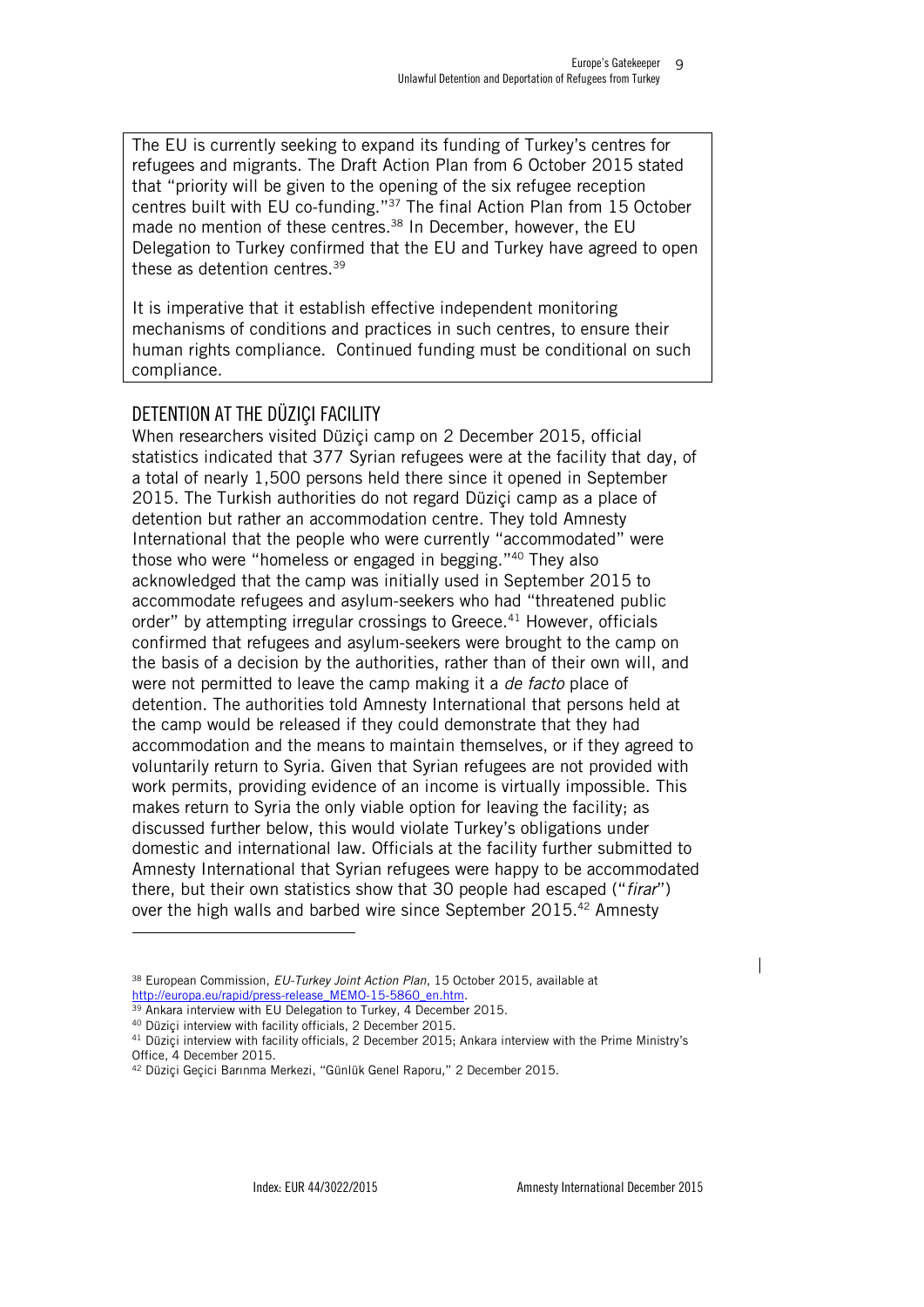International was not permitted to interview people at the detention centre without the presence of officials, but during the visit one detainee asked Amnesty International researchers: "Is this a prison? Are we in a prison or a camp? We want to leave to work, but we can't."43

### **DEPORTATION**

According to credible and consistent accounts provided to Amnesty International, many of the cases of unlawful detention were followed by the authorities forcibly returning refugees and asylum-seekers to Syria and Iraq. Both domestic and international law prohibit the deportation of people to a place where they would be at real risk of serious human rights violations. This principle – *non-refoulement* – can be breached in several ways, including directly through forcible returns to the country of origin, or indirectly when pressure is exerted on refugees to return to a place where their lives or freedoms are at risk – for instance through the threat of indefinite detention.

Amnesty International's research shows that in recent months, the Turkish authorities have deported more than a hundred people to a risk of serious human rights violations in Syria and Iraq. Information that could not be independently verified suggested that the number of forced returns during this period was far higher and also included returns to Afghanistan.

Amnesty International spoke with two Syrian refugees via telephone in Syria, shortly after they said they had been bussed from Erzurum Removal Centre to the Cilvegözü/Bab Al Hawa border gate in Hatay province.<sup>44</sup> About a week later, after they had crossed back to Turkey irregularly, one of these two people showed Amnesty International his passport with a Cilvegözü/Hatay province exit stamp dated 18 November 2015. Researchers also interviewed five Syrian refugees who had returned to Turkey irregularly after being deported to Syria from Erzurum. According to their consistent accounts, there were five sets of deportations from the Erzurum Removal Centre, starting on the evening of 17 November, and continuing until 20 November, with a total of about 130 people being deported.<sup>45</sup> Researchers also spoke with an Iraqi asylum-seeker shortly after he had returned from Düziçi to Baghdad, where he was in hiding and fearing for his life.<sup>46</sup>

l

<sup>43</sup> Düziçi visit, 2 December 2015.

<sup>44</sup> Istanbul interview by phone with one male refugee and one female refugee, 20 November 2015.

<sup>45</sup> Istanbul interview with two male and one female refugees, 25 November 2015; Şanlıurfa interview with two male refugees, 30 November 2015; Hatay interview with female refugee, 2 December 2015.

<sup>46</sup> Amnesty International, *Urgent Action: Refugees at Risk of Forcible Return to Syria*, EUR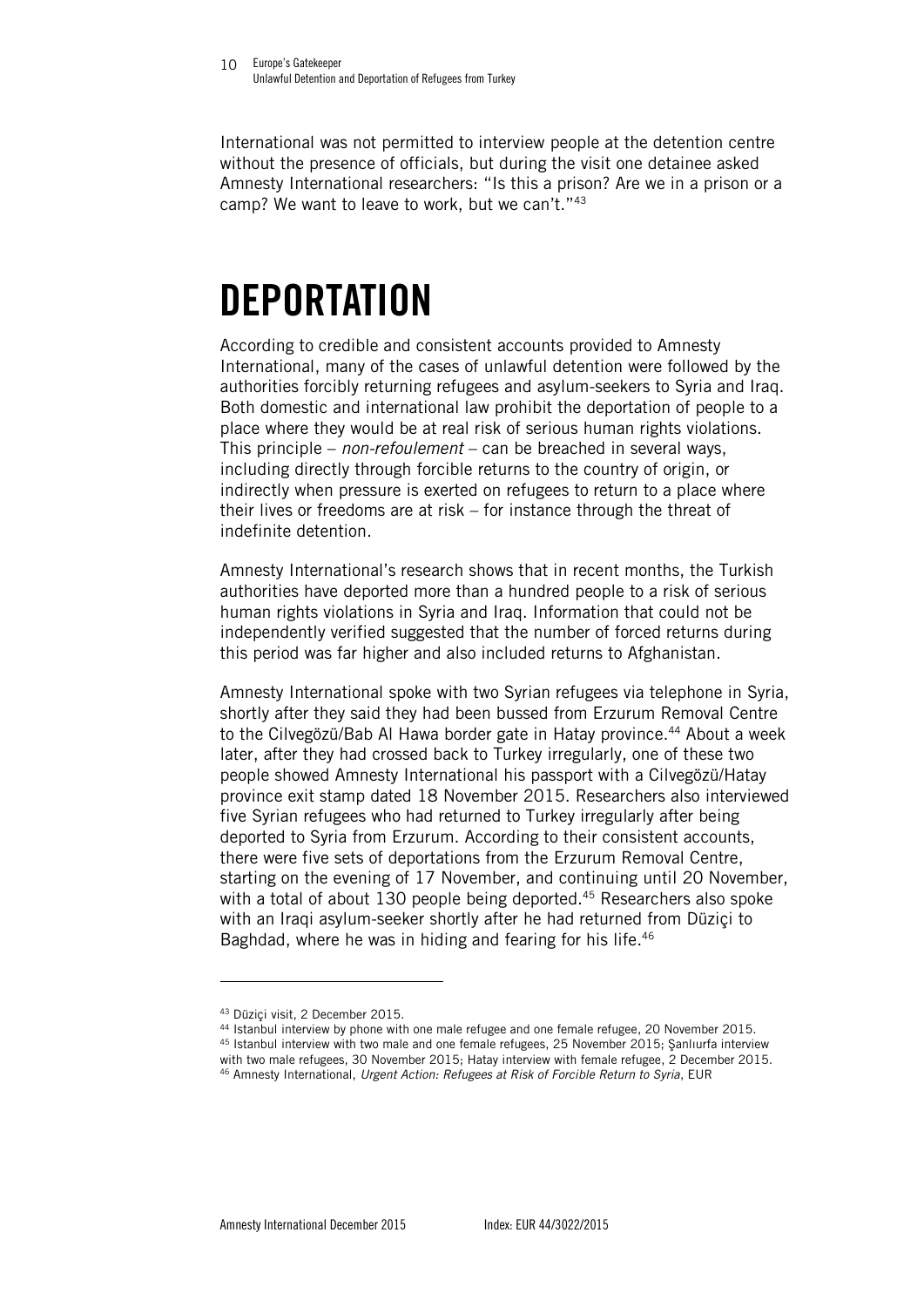According to the accounts given to Amnesty International, the authorities used varying degrees of coercion to pressure refugees and asylum-seekers to agree to "voluntary" returns. The account of a 23-year old Syrian woman from Hama was typical of what refugees told Amnesty International; while being detained in Düziçi, the authorities told her: "Go back to Syria or stay in jail; these are your options." $47$  A Syrian woman from Idlib who was detained in Düziçi with her four children (aged 12, 10, 8 and 3), said she was ordered to sign a voluntary return agreement in Turkish, which she could not understand. According to her the authorities said: "We will not translate it. If you refuse to sign, you must stay here."<sup>48</sup> A 26-year old Syrian woman explained that some detainees in Erzurum Removal Centre were physically forced to put their fingerprints to a document.<sup>49</sup> A 23-year old Syrian man said that he was part of a group in Erzurum in which a threeyear old child was forced to provide his fingerprints as evidence of his consent to return to Syria.<sup>50</sup>

The people who were deported to Syria from Erzurum Removal Centre said that the Turkish authorities delivered them directly to the Cilvegözü/Bab Al Hawa border crossing in Hatay province, controlled on the Syrian side by the Ahrar al Sham armed group. Whereas a 26-year old Syrian woman from Qamishlo said she was with about 20 people who were all released after being questioned,<sup>51</sup> a 23-year old Syrian man in a different group told Amnesty International that he saw four men who had been deported from Turkey being blindfolded by members of Ahrar al Sham and put in a vehicle; he does not know what happened to them. He said that mutual friends told him about two other people who had been deported from Erzurum Removal Centre, and were trying to travel from Idlib to Aleppo, when they were apprehended and then imprisoned by the Jabhat al Nusra armed group, Al Qaeda's official affiliate in Syria.<sup>52</sup>

All of the dozens of asylum-seekers who spoke with Amnesty International had been denied their requests for a copy of the document they had signed – or even to take a photo of it with their camera phones (which had been returned to them as they were being released). Most did not understand the contents of the document, which the authorities sometimes covered with a paper when demanding signatures. Those who did see the document said that it was in Turkish, except for one line in Arabic which read: "I return to Syria of my own will." Officials at the Düziçi detention centre provided

-

<sup>44/2521/2015, 24</sup> September 2015, available at

[https://www.amnesty.org/en/documents/EUR44/2521/2015/en/.](https://www.amnesty.org/en/documents/EUR44/2521/2015/en/)

<sup>47</sup> Bursa interview with female refugee, 24 November 2015.

<sup>48</sup> Istanbul interview with female refugee, 26 November 2015.

<sup>49</sup> Istanbul interview with female refugee, 25 November 2015.

<sup>50</sup> Şanlıurfa interview with male refugee, 30 November 2015.

 $51$  Istanbul interview with female refugee, 25 November 2015.

<sup>52</sup> Şanlıurfa interview with male refugee, 30 November 2015.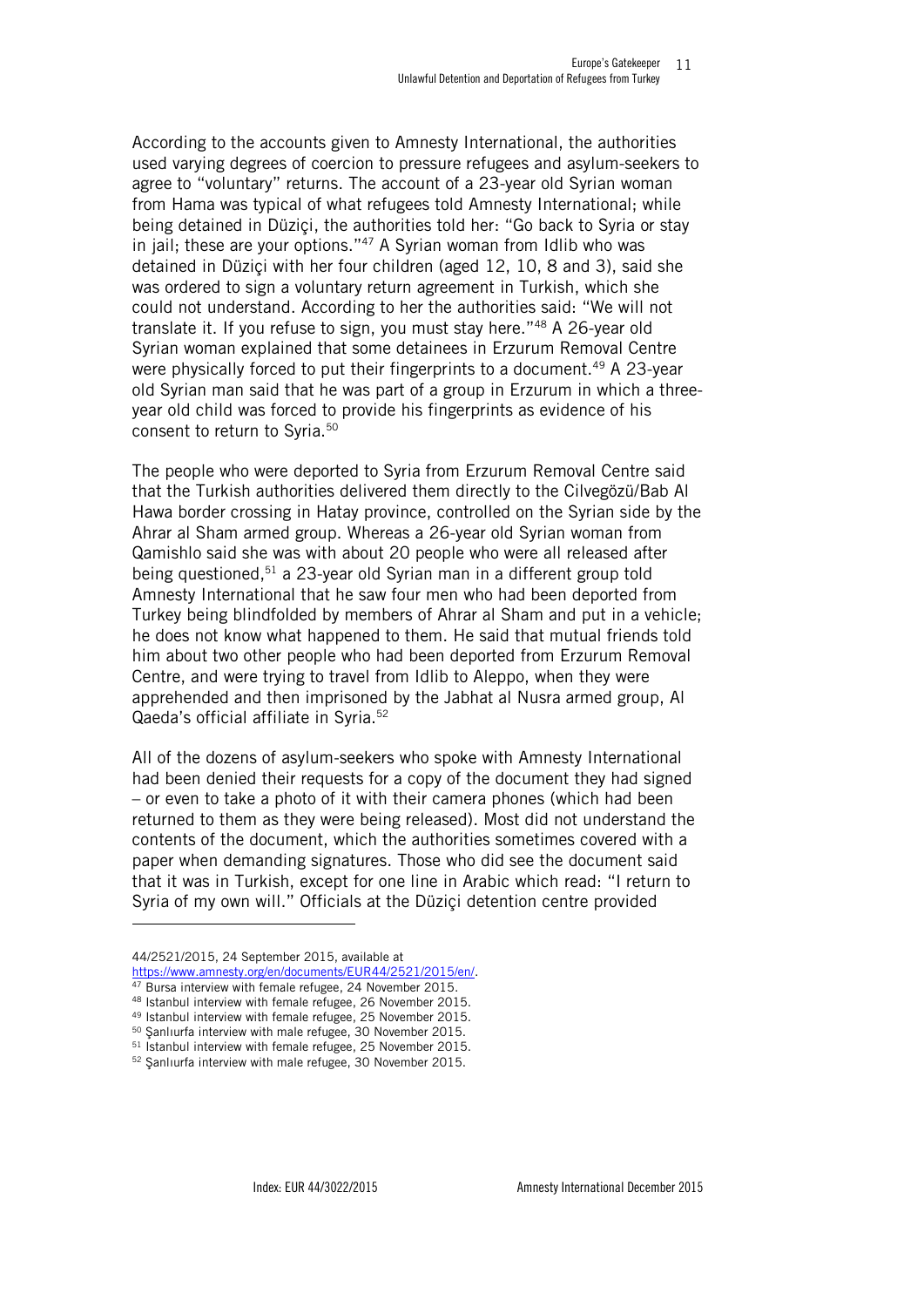Amnesty International with a blank copy of a document that generally fits this description, although the Arabic text read: "I need to return to the Syrian Arab Republic." It is unclear if officials used a standard document for these release forms, or if local authorities produced their own forms.

Other detainees told Amnesty International that they were not deported but instead required to sign a form upon their release, agreeing to leave the country within a certain period of time, usually 30 days. In all of these cases as well, everyone was denied copies of these forms. Should they not leave within this time, if caught, they face being re-detained and their deportation being enforced. A 23-year old Syrian man told Amnesty International that having been released in these circumstances, he was going to take a boat to cross irregularly to the EU after a few days; part of the reason for his departure was his fear that the police would apprehend him and discover that he was supposed to be in Syria.<sup>53</sup>

A woman who was detained for 22 days in Düziçi said that – although prior to her detention she had registered as a Syrian under Temporary Protection in Turkey – the uncertainty in her legal status following her detention prevents her from taking her ill 3-year old daughter to a doctor, or registering her three older children in school; she said that her 8-year old son tells her every day: "Mum I want to go to school." She told Amnesty International that if she cannot positively clarify her legal status within a month, she will return to Syria.<sup>54</sup>

### **CONCLUSION**

The human rights violations documented in this briefing contrast with the generally favourable, humanitarian approach of the Turkish authorities towards refugees and asylum-seekers in the country. Given that they coincide with the opening of negotiations around the Joint EU-Turkey Action Plan, it is difficult to avoid the conclusion that Turkey's unlawful treatment of refugees and asylum-seekers caught attempting to leave irregularly has been triggered by the political and logistical demands exerted upon them by the EU to stop hundreds of thousands of people crossing a sea border with Greece of more than 700 km. The fact that detention and deportation are exceptional does not make them excusable. Irrefutable evidence shows that the Turkish authorities are detaining some of the most vulnerable people in their jurisdiction, including children, in a manner more akin to kidnapping than a lawful detention regime. Forcibly returning refugees back to Syria

l

<sup>53</sup> Şanlıurfa interview with male refugee, 30 November 2015.

<sup>54</sup> Istanbul interview with female refugee, 26 November 2015.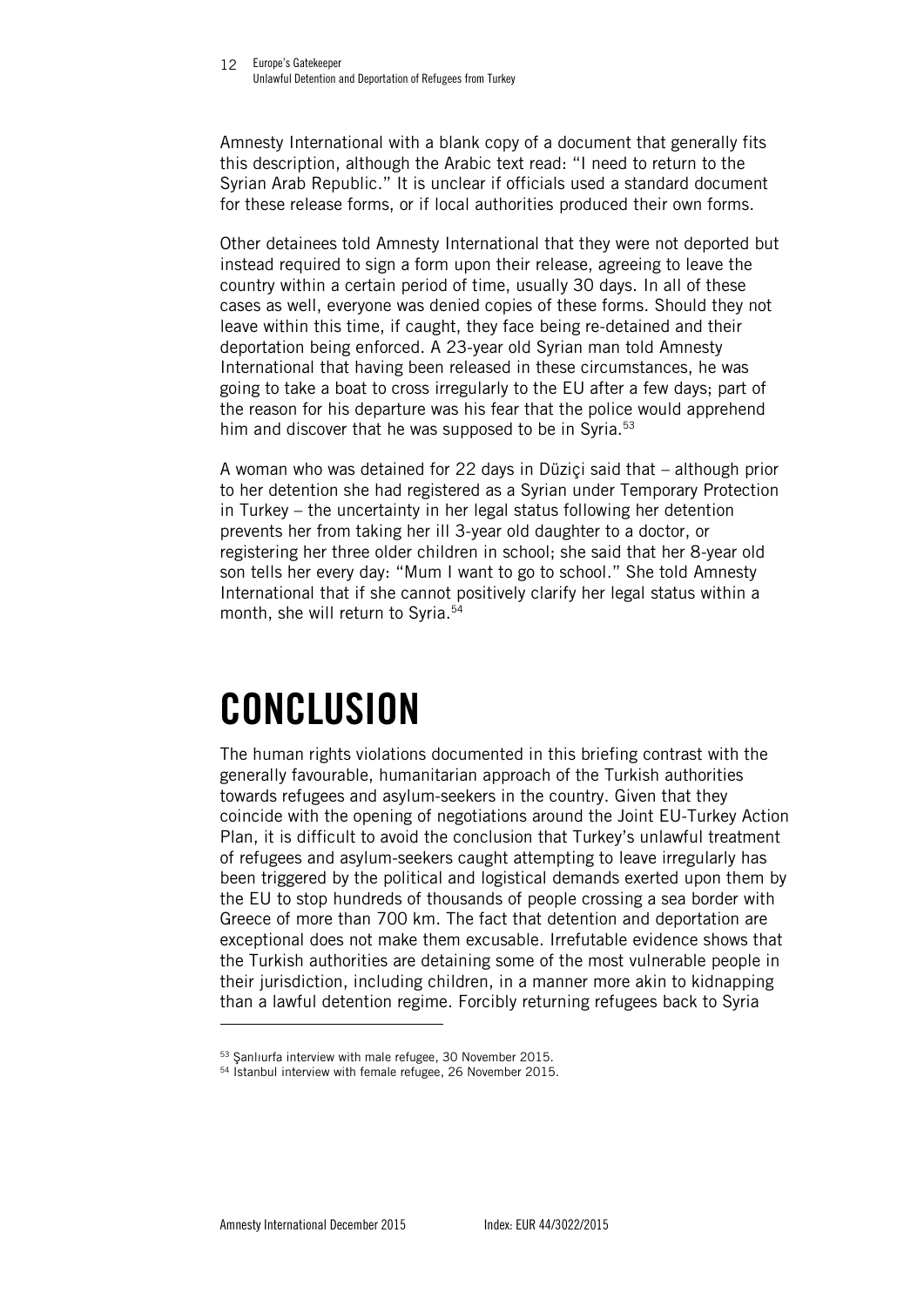and Iraq is as unconscionable as it is unlawful under international and domestic Turkish law.

The fact that these detentions and returns took place in the context of negotiations and the signing of the EU-Turkey deal to combat irregular crossings, is chilling. What the future will hold, given that the migration deal is now in force, is unclear. What is clear is that the EU and Turkey have a joint responsibility to ensure that any migration deal is implemented in a way that puts an end to these illegal practices and fully respects the rights of refugees, asylum-seekers and migrants in Turkey.

### **RECOMMENDATIONS**

Amnesty International urges Turkey and the European Union to ensure that the implementation of the migration deal respects the rights of refugees, asylum-seekers and migrants in Turkey.

With this aim, the Turkish government should:

**Ensure that the detention of refugees, asylum-seekers and migrants is** only resorted to when it is determined to be lawful, necessary in the specific circumstances and proportionate to a legitimate purpose;

**Ensure that any decision to detain refugees, asylum-seekers and** migrants is exceptional and based on an assessment of the individual's particular circumstances;

■ Ensure that refugees, asylum-seekers and migrants are promptly informed, in a language they understand, of the reasons for their detention;

 Guarantee access to all places of detention by lawyers, family members, independent doctors, independent human rights organizations and UNHCR;

 Guarantee detainees' ability to make regular contact (including through telephone or internet, where possible), and receive visits from lawyers, family members, friends, as well as independent human rights organizations and UNHCR;

 Not return anyone to a place where they would be at risk of serious human rights violations, or exert pressure on people to do so; and

■ Ensure that all allegations of unlawful detention and deportation are promptly and effectively investigated, that all those found to be responsible are held to account and that the victims are granted full reparations.